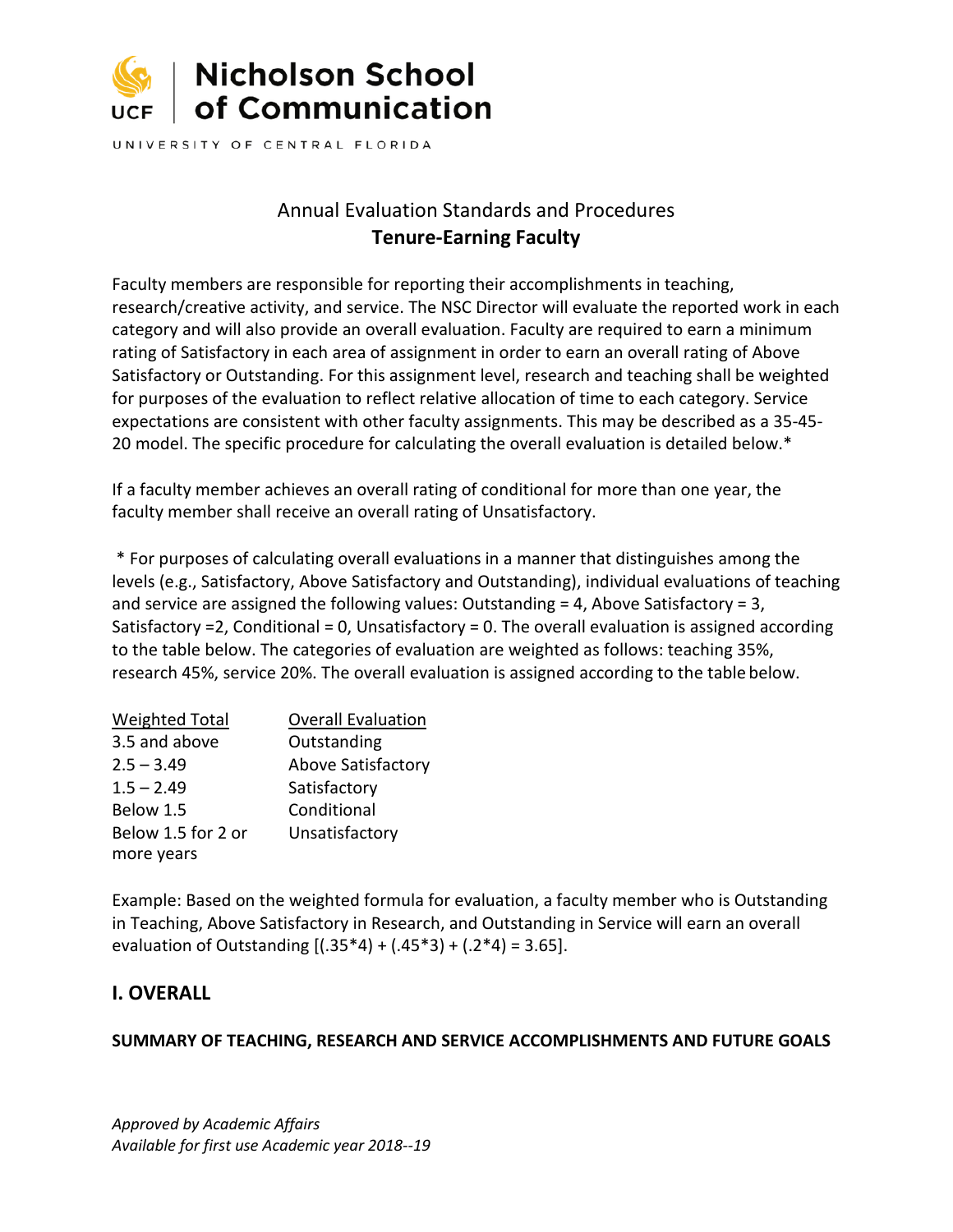At the end of each evaluation period, faculty members will summarize their teaching, research, and service accomplishments during the evaluation period and report the goals they seek to achieve in each area during the upcoming evaluation period. The goals are intended to be meaningful, aligned with program and college goals, and relatively few in number; typically no more than three. To that end, all faculty are to complete the following summaries:

1. Provide a list identifying teaching, research and service accomplishments during the evaluation period (please be succinct and limit your list to no more than 250words).

2. Provide a list identifying teaching, research and service goals for the next evaluation period (please be succinct and limit your list to no more than 250 words).

# **II. TEACHING**

### **LEVEL I: CONDITIONAL/UNSATISFACTORY**

The first year that a faculty member fails to fulfill the requirements 1-14 for Satisfactory, the performance will be marked conditional. A faculty member who does not fulfill one or more of the criteria (1-14) may provide a brief description of the extenuating circumstances that contributed to the lapse. Faculty receiving Conditional evaluations are encouraged to meet with their program coordinator to discuss deficiencies and strategies for improvement. In the second and subsequent years of not achieving all requirements for Satisfactory, the rating will be Unsatisfactory.

### **LEVEL II: SATISFACTORY**

In order to achieve a rating of Satisfactory, the faculty member must satisfy ALL of the following criteria for all courses taught:

Preparation for Teaching

- 1. Submit book orders on time as required by state legislation.
- 2. Provide and follow a syllabus that follows the current university guidelines.
- 3. Provide a copy of the syllabus for each class to the School office.
- 4. Remain current in appropriate area of expertise.

### Course Delivery

- 5. Meet classes on a regular basis as scheduled.
- 6. Be available at scheduled office hours.
- 7. Provide content that aligns with learning objectives.
- 8. Provide effective and accurate advisement when requested.
- 9. Reply in a timely fashion to student inquiries.
- 10. Submit grades on time.
- 11. Provide timely evaluative feedback on student assignments.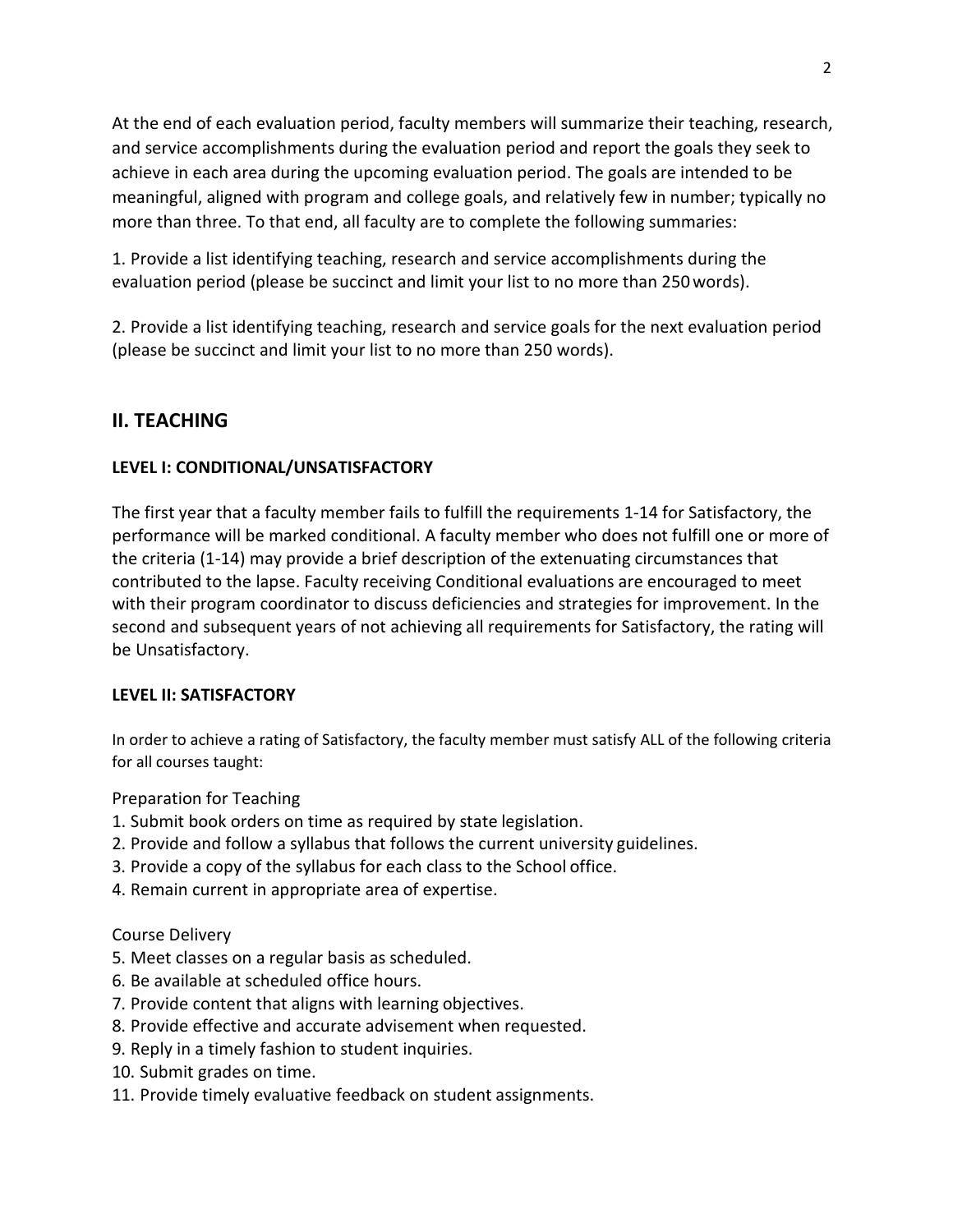12. Unless previously approved by the Director or teaching an online course (M or W designation), hold a final exam (or appropriate final project/exercise) during the scheduled final exam period.

13. Evaluate student performance with a level of rigor that is appropriate to thecurriculum.

A faculty member who does not fulfill one or more of the above criteria may provide a description of the extenuating circumstances that contributed to the lapse.

### Course Evaluation

14. Fulfill ONE of the following two options:

A) Demonstrate satisfactory performance in the classroom as evidenced by Student Perception of Instruction (SPI) Reports ratings of at least 50% in the "Good," "Very Good," and "Excellent" categories collectively (accumulated across all courses taught) in the category "Overall Assessment of Instruction."

B) Submit a summary that contextualizes SPI scores and describes a strategy for improving future SPI evaluations.

### **LEVEL III: ABOVE SATISFACTORY**

In order to achieve a rating of Above Satisfactory, the faculty member must satisfy ALL Level II criteria and accomplish at least THREE of the following -- spanning TWO categories i.e., Preparation, Delivery and Evaluation (one option may be selected twice):

*Faculty are expected to provide a brief description (no more than two sentences) of the selected activities in the space provided.*

### Preparation

1. Attend two or more short university sponsored teaching related workshops (e.g., FCTL onehour workshops).

2. Attend a campus-based multi-day teaching workshop (e.g., FCTL summer conference).

3. Attend a professional conference or workshop or continuing education opportunity related to the faculty member's area of expertise.

4. Substantially revise an existing course.

5. Engage in one new course preparation.

### Delivery

1. Revise/modify one aspect of a course based on teaching workshop or continuing education experience, as identified in the "Preparation" section above.

2. Serve as a committee member for one or more Honors in the Major students to successful completion of an undergraduate thesis.

3. Serve as committee member for one or more M.A. theses/projects completed during this evaluation period.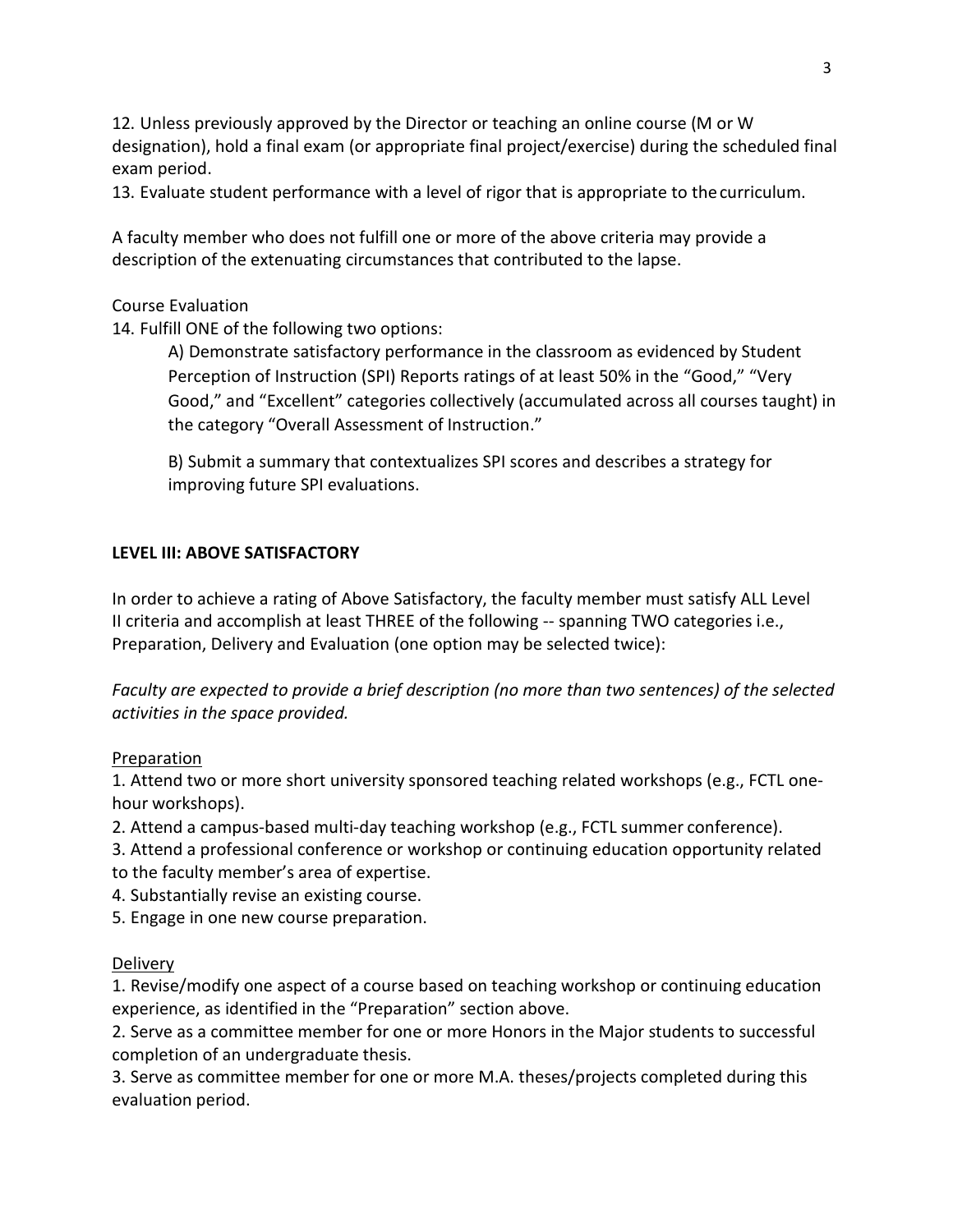4. Mentor a student through any UCF recognized undergraduate research initiative, e.g., RAMP, SMART, or McNair with an identified deliverable.

5. Supervise an independent undergraduate research, creative or professional project that results in an identifiable deliverable.

6. Supervise three or more internships.

7. Guide students in a class who present their work in a campus or community setting or who present their work through off-campus media such as:

a. Debate or other speech presentation

- b. Newspaper
- c. Radio/TV activities

7. Organize an instructional effort outside the classroom that serves the unit, school or the university (e.g., student workshops or summits; plan and lead educational student trips; lead efforts to have representation at student exhibitions or competitions).

8. Engage students in one or more service learning activities.

# Evaluation

1. Receive student evaluations (SPIs) of overall teaching effectiveness that are consistent with the COS norms.

2. Receive a favorable peer review evaluation conducted by FCTL or NSCfaculty/administration.

3. Conduct an assessment of teaching effectiveness regarding student knowledge and/or skills gained in a course that may be used for program assessment.

4. Conduct an assessment of teaching effectiveness regarding improvement in critical thinking in a course that may be used for program assessment.

5. Achieve the personal teaching goals identified for the academic year.

Other - Perform some other noteworthy teaching activity that is not listed. (Note: Activity must be specified and faculty must provide satisfactory documentation.)

# **LEVEL IV: OUTSTANDING**

Faculty members seeking an Outstanding rating in teaching shall present appropriate evidence to the Director (i.e., a brief description of the activity comprising no more than two sentences wherever appropriate). It is presumed that the person applying will have clearly exceeded the requirements for LEVEL II and LEVEL III. To achieve a rating of Outstanding, faculty must have completed the requirements for Satisfactory and Above Satisfactory, plus do TWO additional activities from Above Satisfactory *OR* ONE from Outstanding.

# Preparation

- 1. Author textbook chapter.
- 2. Create a new course (as indicated in the COS annual report).

# Delivery

1. Supervise one M.A. thesis or Honors in the Major project to completion.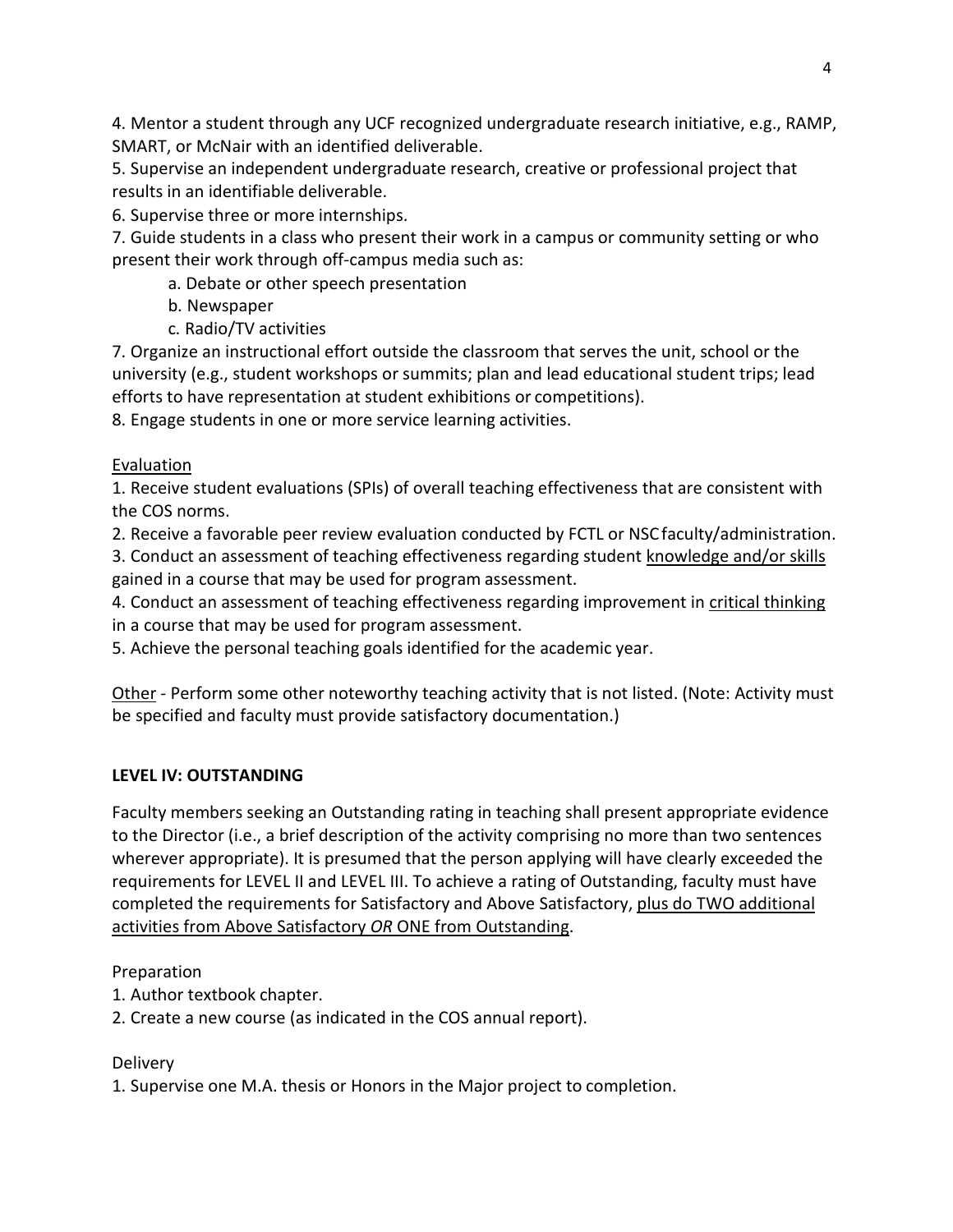2. Demonstrate application of innovative teaching techniques and their impact on student learning.

3. Guide students who present their work in a regional or national setting or who present their work through regional or national media.

4. Engage students in a regional initiative involving a significant community challenge(e.g., hunger, homelessness, quality of life, public health).

### Evaluation

1. Receive external recognition of outstanding student performance that resulted fromwork presented in the faculty member's class and/or thesis.

2. Receive recognition through teaching awards (e.g., teaching awards from professional organizations, UCF, etc.).

3. Receive student evaluations (SPIs) of overall teaching effectiveness that exceed the NSC norms.

Other - Perform some other noteworthy teaching activity that is not listed. (Note: Activity must be specified and faculty must provide satisfactory documentation.)

### **III. RESEARCH AND CREATIVE ACTIVITIES**

### Overview

Teaching loads for research faculty in the Nicholson School of Communication may vary for a variety of reasons including different types of administrative and *ad hoc* assignments. The NSC Director is responsible for assigning loads.

The following identifies kinds of research activities and creative activities that may be declared in the annual evaluation. Faculty also should note that because some faculty engage in research activity *and* creative activity, their reports may include both. Research or creative activities may involve forms of recognition that demonstrate the quality or importance of the work. "Other" categories are included to allow faculty to make a case for the placement of their research and creative activity.

Creative Activities: Some faculty within the NSC may have annual assignments for scholarly and creative activities. When faculty engage in such creative activities, the expectations for national prominence of the work and reputation, impact on the (professional, artistic or academic) field and high expectations for quality, consistent with the aspirations of the university and school of communication, are the same as for research scholarship. Such creative activities shall be evaluated consistent with normative evaluation standards typically used for the evaluation of artistic works and professional productions. Such measures of quality should be consistent with and appropriate to the nature of the creative outcomes produced. These evaluation standards provide general parameters for indicators of quality for creative activities. Because the range of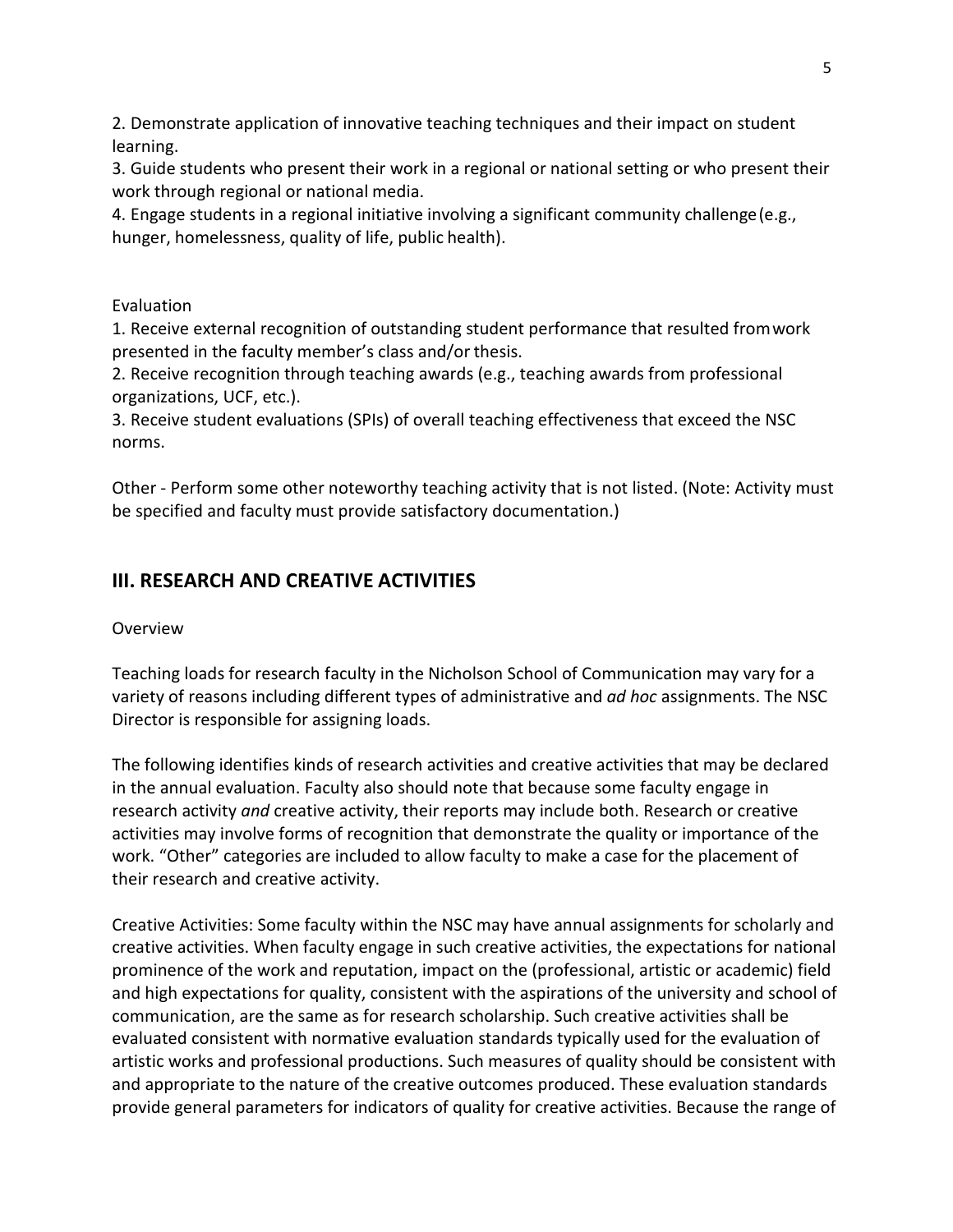such activities is quite broad this general framework is provided as a guideline for evaluation of faculty work.

For purposes of annual evaluations in the NSC, creative activity typically will be assessed by examining (1) the rigor of juried review or referee process and (2) the visibility/significance of the venue in which the creative activity is presented (e.g., the reputation of the venue; national or international venue; regional, state, or local, etc.). More competitive review processes and more significant, visible venues will be assessed as higher level achievements. In addition, local, regional and national external recognition or prominent external awards for creative activity should be reported as further evidence of the significance and impact of the creative work (the more national and prominent the recognition the greater the presumption of higher quality).

For faculty whose research/creative activity is solely focused on the production of creative works, the level of achievement (Satisfactory, Above Satisfactory and Outstanding) for the category will be based on evidence and documentation supplied by the faculty member. The documentation should address 1) the level of productivity and 2) the quality of the creative/scholarly/professional products in a manner that sufficiently demonstrates an equivalence of achievement for the evaluation categories used for research activity. The Director should determine whether the documentation is sufficient for an equivalence judgment and should provide an annual evaluation rating for this category consistent with those calculations.

Due to the unique and varied nature of creative activities, faculty are advised to consult with the Director prior to engaging in the activity, to verify its suitability for declaration of comparable equivalency using the general parameters for evaluation of quality and productivity. Given that it is not possible to anticipate all of the types of creative activities and research projects faculty may engage in, each level of performance includes a category of "Other" so that faculty may provide activities and provide documentation that the activity identified is commensurate with the kinds of activities listed within that category (e.g., evidence of impact, peer review process, competitive selection.)

*Faculty are expected to provide brief documentation (no more than two sentences) wherever appropriate.*

### **LEVEL I: CONDITIONAL/UNSATISFACTORY**

The first year that a faculty member fails to fulfill the requirements for Satisfactory, the performance will be marked Conditional. Faculty receiving Conditional evaluations are encouraged to meet with the director to discuss deficiencies and strategies for improvement. In the second and subsequent years of not achieving all requirements for Satisfactory, the rating will be Unsatisfactory.

### **LEVEL II: SATISFACTORY**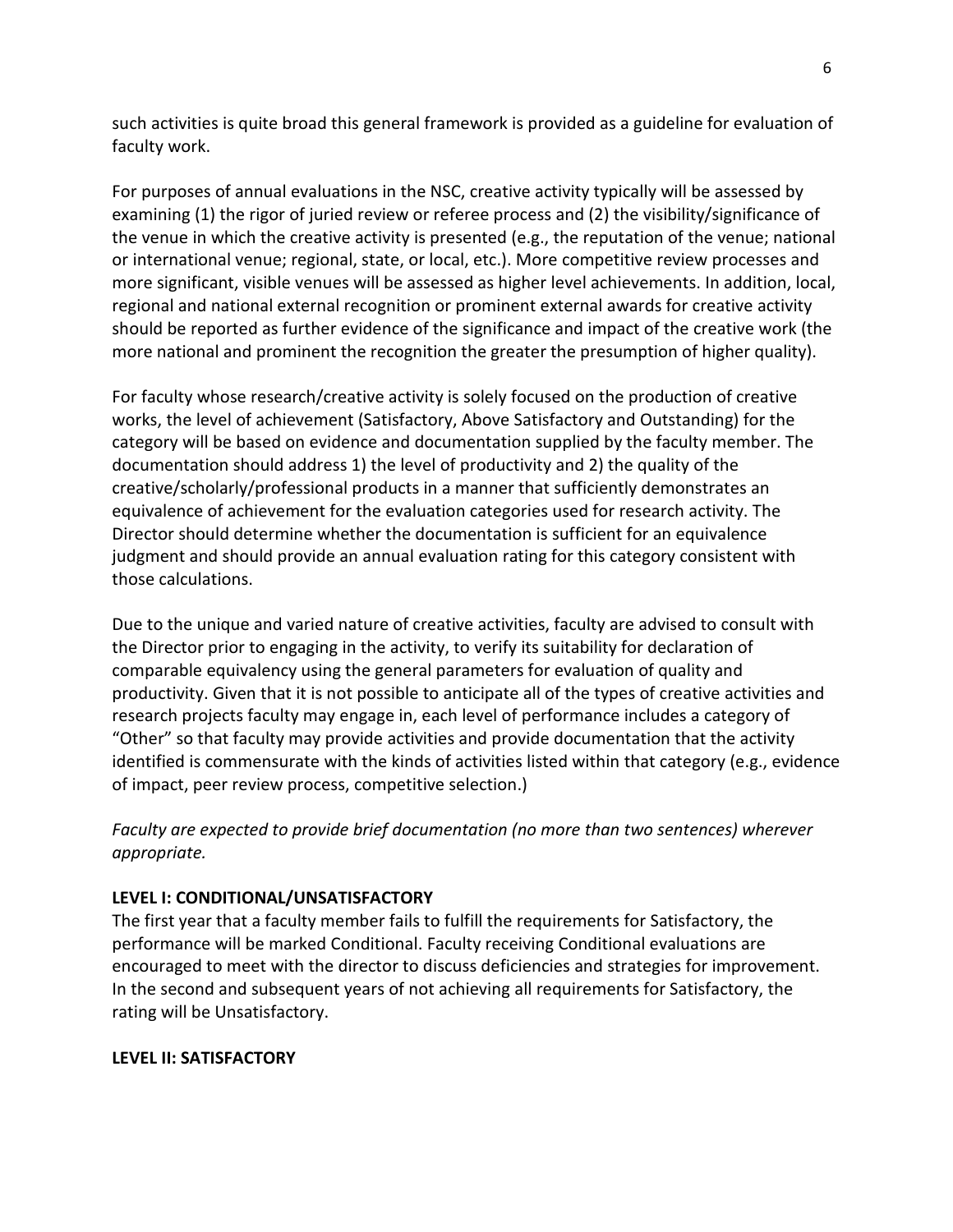In order to achieve a rating of Satisfactory, the faculty member must satisfy item 1 *AND* one from 2-8.

1. Submit one peer-reviewed journal article OR one juried creative project

### *AND one of the following:*

2. Submit an external funding proposal that provides indirect funding to the NSC through ORC (explain and provide documentation).

3. Present scholarly or academic work at a national or international professional or academic meeting.

- 4. Publish a peer-reviewed article in a Selected Papers series or Proceedings.
- 5. Publish a bibliographic or review essay in a regional, national, or international journal.
- 6. Publish an editorially reviewed book chapter.
- 7. Publish an invited or editorially-reviewed article.
- 8. Produce/Direct a juried short-form creative work.

### **LEVEL III: ABOVE SATISFACTORY**

In order to achieve a rating of Above Satisfactory, the faculty member must satisfy item 9 and *one* from 10-17. Performing at the Above Satisfactory level is equivalent to being "At Expectations" for Tenure and Promotion.

9. Author TWO peer-reviewed journal articles within the evaluation period OR two juried creative works

*AND one of the following (annual expectation):*

10. Receive funding on one research grant or contract (internal or external) processedthrough ORC (credit only in the evaluation period received).

- 11. Submit an external grant or contract application that provides indirect costs to the NSC.
- 12. Publish a peer-reviewed article in a Selected Papers series or Proceedings.
- 13. Publish an editorially reviewed book chapter.
- 14. Publish an invited or editorially-reviewed article.
- 15. Produce a juried, short-form creative work.

16. Present peer-reviewed scholarly or scholarly work at a national or international professional or academic meeting.

17. Receive a state/regional, national, or international award or recognition for academic or creative work.

Other - Perform some other noteworthy research activity or achievement that is not listed. (Note: Activity/impact must be specified and faculty must provide satisfactory documentation.)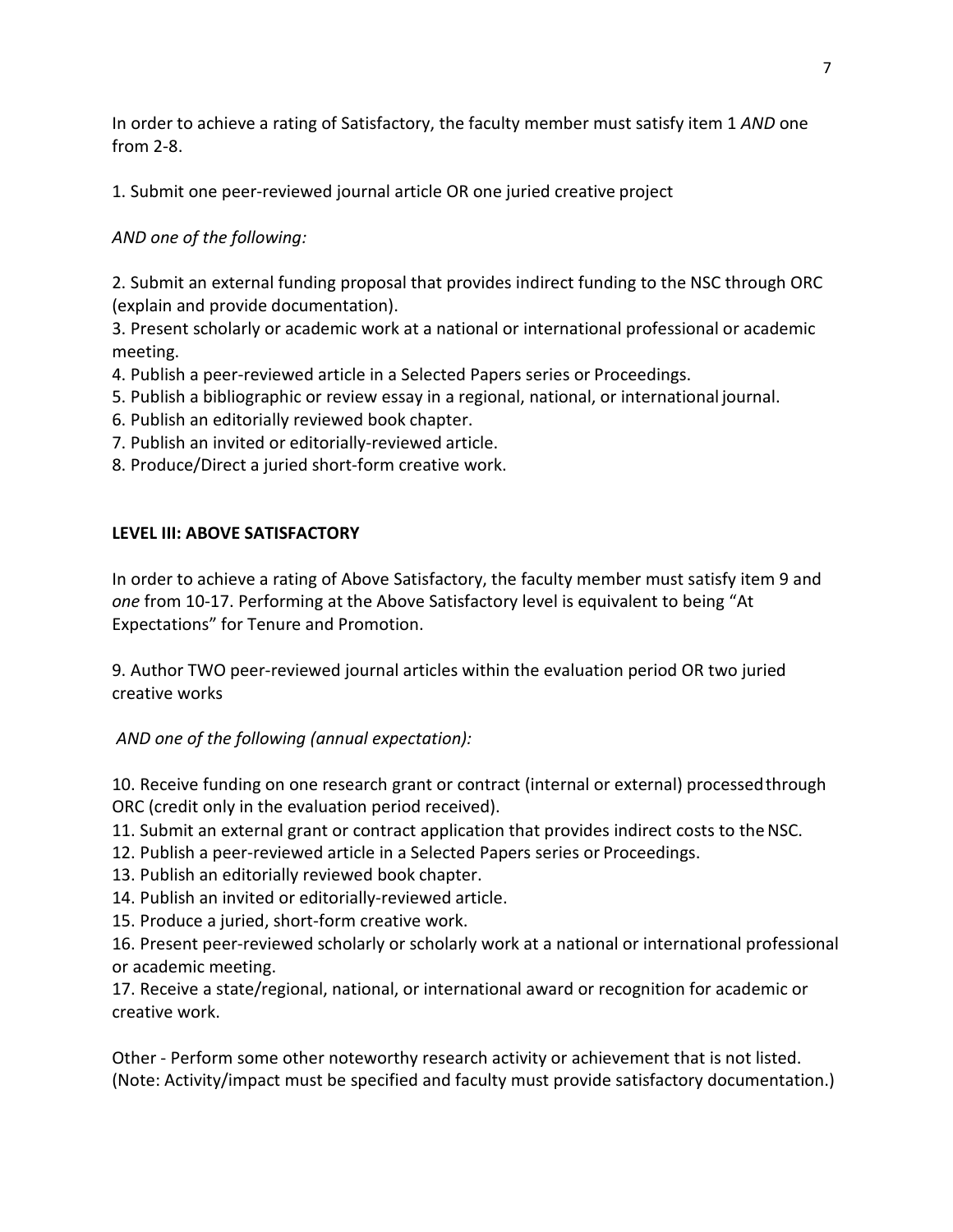#### **LEVEL IV: OUTSTANDING**

In order to achieve a rating of Outstanding, the faculty member must satisfy *ONE* of 18-23:

18. Publish TWO peer-reviewed research articles, one of which is published in a high impact journal (based on a measure agreed upon by the faculty and Director, such as ISI designation, acceptance rate, impact factor, etc.).

19. Publish THREE peer-reviewed research articles.

20. Publish an edited book.

21. Receive funding on an external research grant or contract with indirect funding for theNSC.

22. Produce/Direct ONE long-form juried creative work that is exhibited at a conference or festival.

23. Author a scholarly book, first edition [quality of press and review process to be documented]. Publication of a scholarly book shall result in the awarding of an Outstanding for two consecutive evaluation periods (unless credit was received for the book contract in a previous evaluation period).

Other: Perform some other noteworthy research/creative accomplishment that is adequately represented in this evaluation such as receives a state/regional, national, or international award or recognition for a scholarly or creative work. (Note: Activity must be specified and faculty must provide satisfactory documentation.)

*NOTE:* Articles will be counted when accepted or published (but not both) and books and book chapters when published. Grants or contracts will be counted after receipt of notification of award, or when received (but not both).

If the research article is a SoTL article, the faculty member needs to document that the article is research-based rather than experiential, descriptive, or anecdotal. Only research-based SoTL articles count in the research category.

### **IV. SERVICE**

Regardless of their teaching loads, all faculty are expected to engage in service activities to the School, College, University, State, and Profession or Community.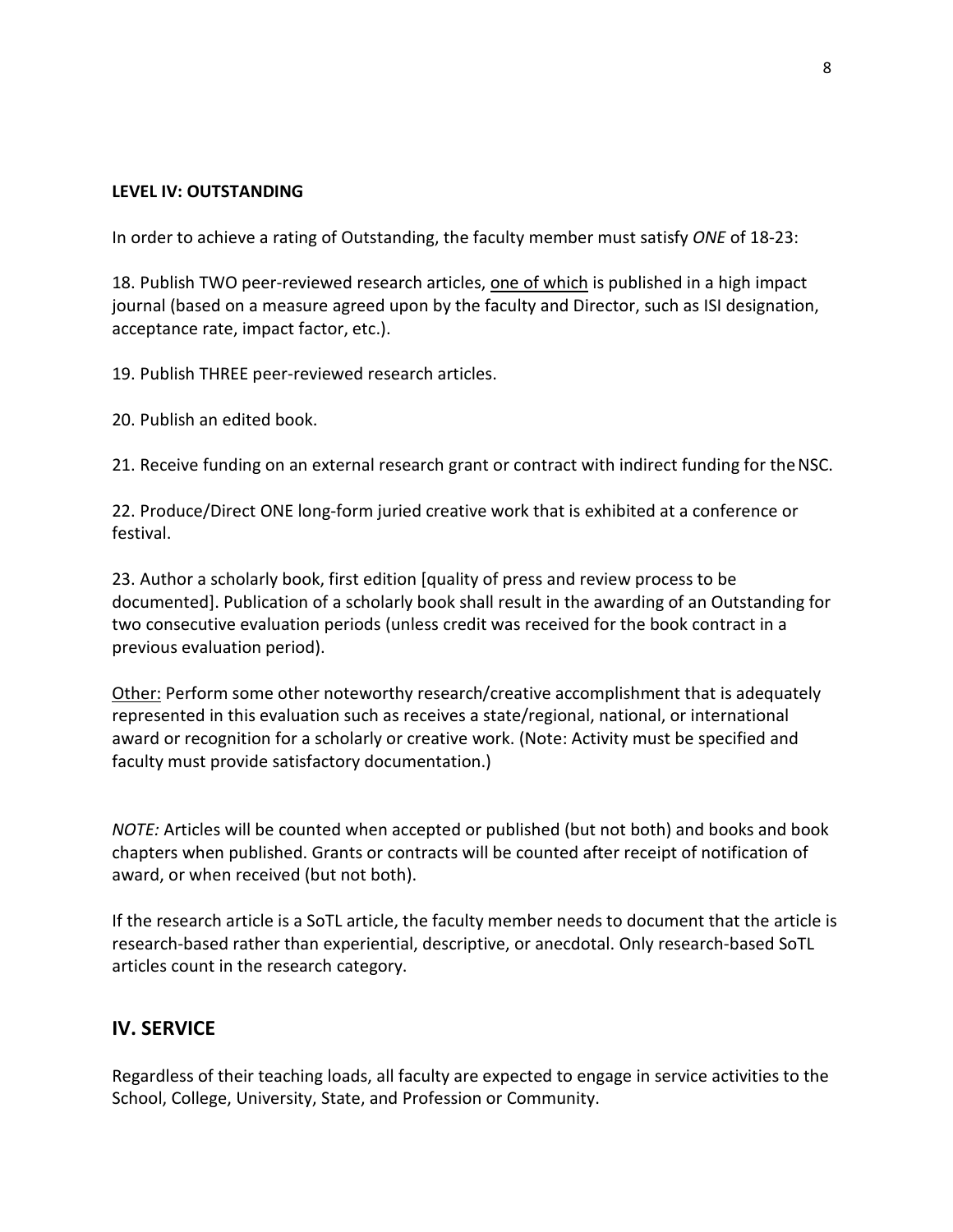In addition to the activities listed under each category, faculty have an opportunity to record "Other Service" which is not included among any of the categories below. In assessing the items reported as "Other Service," the NSC Director will consider variables such as "relevance to the faculty's area of expertise" and "relevance to the NSC or university mission" in judging the merit of the activity.

*Faculty are expected to provide a brief description (no more than two sentences) of the selected activities in the space provided.*

### **LEVEL I: CONDITIONAL/UNSATISFACTORY**

The first year that a faculty member fails to achieve all requirements for Satisfactory, the performance will be marked Conditional. In the second and subsequent years of not achieving all requirements for Satisfactory, the rating will be Unsatisfactory.

### **LEVEL II: SATISFACTORY**

In order to achieve a rating of Satisfactory, the faculty member must actively participate\* in at least one School committee or working group; as well as, ONE of the following:

### School/College

- 1. Serve as an active member\* of an additional School or program working group/committee.
- 2. Serve as an elected or appointed school/college/university representative/liaison.
- 3. Lead a (Transfer) Orientation Day.
- 4. Attend at least one graduation ceremony in the evaluation period.
- 5. Serve as an active member\* in an *ad hoc* committee.
- 6. Conduct a peer-review and write feedback statement for a colleague.

\*Regular attendance is expected for all program meetings and committee meetings unless the faculty member has been otherwise excused (e.g., due to conference travel, medical reasons, or work responsibility conflicts). The School Director will receive meeting minutes of attendance or a report from the committee chair and determine whether attendance obligations have been fulfilled.

### **LEVEL III: ABOVE SATISFACTORY**

In order to achieve a rating of Above Satisfactory, Level II criteria must be met, PLUS at least ONE of the following:

School/College/University

- 2. Serve as an active member\* of an additional School or Program committee.
- 3. Serve on a College committee.
- 4. Supervise a School program activity (e.g., grammar test or similar).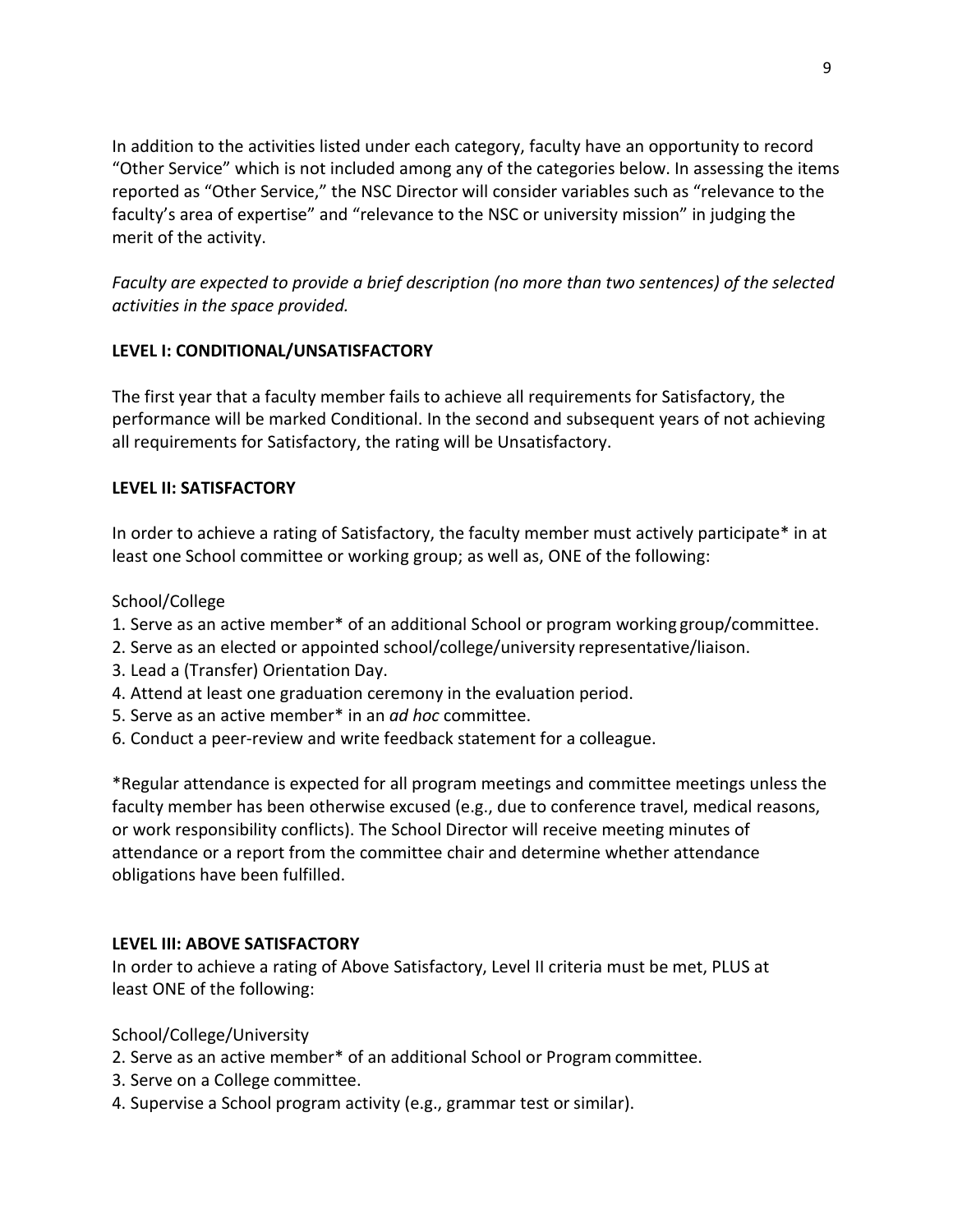5. Supervise School function (e.g., responsible for annual assessment of Undergraduate Program).

6. Write a successful application for the purchase of equipment needed for UCF classroom.

7. Advise or sponsor a student organization whose mission is part of the academic program of the School, College or University.

8. Serve as a judge or administrative staff for a co-curricular activity (e.g., Debate or Forensics) for a minimum of 4 hours.

### Professional

1. Serve as an active member in one or more state, regional, or national professional organizations (specify activity).

2. Write or edit a newsletter or website for a professional association or group.

3. Conduct workshop or seminar for state, regional, national or international professional organization, schools, etc.

4. Serve as a scholarly critic/respondent/discussant at a state, regional, national or international academic or professional program.

5. Review manuscripts for academic conferences (local, regional, national, international; member's area of professional expertise).

6. Serve as an *ad hoc* reviewer for academic or professional journals (Review three or more manuscripts).

7. Serve as a published member of a journal editorial board (Review three or more manuscripts).

8. Serve as a moderator or respondent for a program or session at a local, state, regional, national or international convention.

Other: Perform some other noteworthy service accomplishment that is adequately represented in this evaluation. (Note: Activity must be specified and faculty must provide satisfactory documentation.)

### **LEVEL IV: OUTSTANDING**

Faculty members seeking an Outstanding rating in service shall present appropriate evidence to the Director. It is presumed that the person applying will have clearly exceeded the requirements for LEVEL II and LEVEL III. To achieve a rating of Outstanding, faculty must complete all requirements for Satisfactory and Above Satisfactory, plus satisfy ONE more activity from the Above Satisfactory level. Faculty are expected to provide a brief description (no more than two sentences) of the selected activity in the space provided.

Other: Perform some other noteworthy service accomplishment that is adequately represented in this evaluation. (Note: Activity must be specified and faculty must provide satisfactory documentation.)